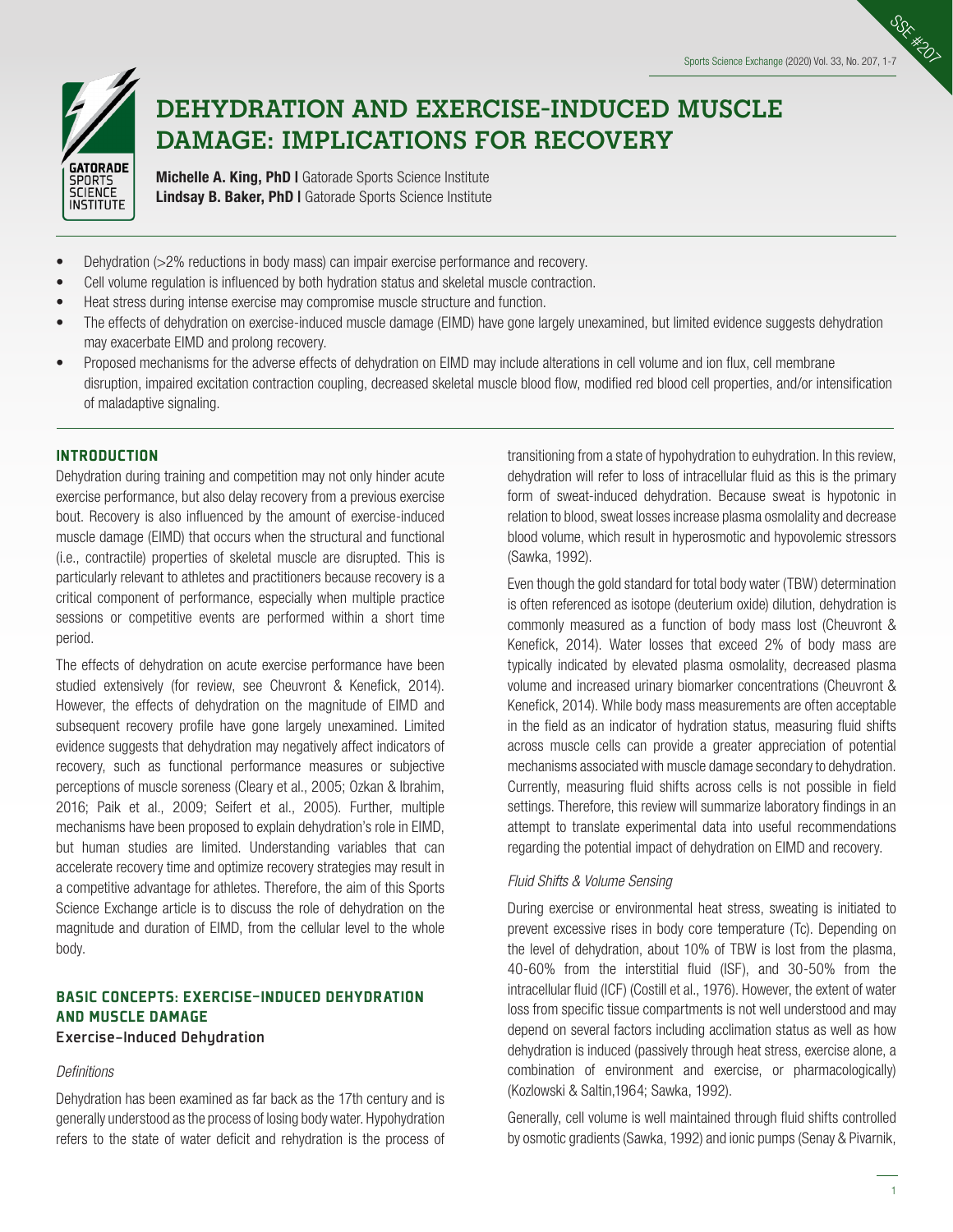1985). During exercise, muscle cells are challenged to maintain volume despite large fluctuations in metabolic demand, membrane potential and blood flow (Usher-Smith et al., 2009). With moderate and high intensity exercise, intracellular water shifts out of non-contracting skeletal muscle and other inactive tissues, whereas in contracting skeletal muscle there is a net flux of solute poor fluid moving into the skeletal muscle, which further increases plasma osmolality. Subsequently, the non-contracting skeletal muscle cells experience a loss in cell volume or shrinkage, while contracting cells experience an increase in cell volume or swelling in an attempt to obtain osmotic equilibrium (Lindinger et al., 2011).

Changes in cell volume are primarily sensed by osmoreceptors, specialized neurons that detect osmolality and encode this information as electrical signals to send to the hypothalamus (Bourque, 2008). These volume sensors are coupled to mechanisms that cause shifts of osmotic particles across the membrane (Toft-Bertelsen et al., 2018). During cellular dehydration (cell shrinkage) both cerebral and peripheral osmoreceptors contribute to maintaining fluid balance (Bourque, 2008). The exact mechanisms by which cells detect swelling or shrinkage are unknown, but are hypothesized to be related to TRPV channels (a family of transient receptor potential vanilloid cation channels) (Bourque, 2008). Maintenance of cell volume is essential for cell vitality and drastic shifts in cell volume caused by dehydration may adversely affect skeletal muscle function and have the potential to augment EIMD.

## *Exercise - Induced Muscle Damage*

The breakdown and remodeling of skeletal muscle fibers is necessary to elicit training adaptations and increase exercise performance. Mechanical theories of EIMD propose that following unaccustomed exercise or high force repetitive eccentric contractions, myofilaments are stretched, and sarcomeres undergo misalignment or "popping" (Morgan & Allen, 1999). Subsequently, the excitation contraction coupling process is impaired by sarcomere disruption, myofiber damage, alterations in membrane permeability and opening of stretch activated channels (Ebbeling & Clarkson, 1989).

The characteristic structural damage associated with eccentric muscle action may be the result of calcium influx through strain activated channels (Ebbeling & Clarkson, 1989). These channels can be activated by the disruption of intracellular calcium stores within the sarcoplasmic reticulum, the T-tubule system or the sarcolemma, followed by activation of proteolytic and lipolytic pathways, especially through calpain activation (Lieber, 2010). Calpain activation results in selective hydrolysis or disruption of the intermediate filament network, preventing the muscle from developing tension and limiting force production. Further, muscle damage creates a distinct inflammatory response that leads to neutrophil and macrophage invasion, occurring simultaneously with the muscle repair and regeneration process (Tidball, 2005). Fibers subjected to this stress may be eliminated or undergo necrosis and regenerate via satellite cells, although there is strong evidence to suggest that tissues may not actually undergo necrosis but rather synthesis and remodeling (Owens et al., 2019). The consequence of this process is well recognized as the delayed onset of muscle soreness

(DOMS), presenting as perception of muscle soreness and reductions in exercise capacity described 24-48 h after the precipitating event. Following this cycle of injury and repair, the muscle is better able to withstand future insult and recovery time is accelerated, known as the repeated bout effect (Nosaka & Clarkson, 1995).

Human experimental models of EIMD and DOMS generally include repeated eccentric muscle contractions such as down-hill or prolonged running, drop jumps, high intensity intervals or resistance exercise with emphasis on the eccentric phase. Although physical activity is a combination of concentric, eccentric and isometric muscle contractions, these models mainly utilize eccentric muscle contractions because EIMD is predominantly demonstrated following eccentric as opposed to concentric muscle contractions (Faulkner et al., 1993; Fridén et al., 1986). Recovery from eccentric exercise can be measured both functionally (force produced; range of movement), biochemically (circulating markers of muscle damage or histology) and subjectively (perception of muscle soreness or pain). EIMD is associated with strength loss, perceptions of soreness, and elevations in circulating muscle enzymes or proteins (e.g., creatine kinase (CK), myoglobin). Although not without limitations, these measures are commonly utilized to indicate severity and time course of muscle injury. A decline in muscle force is one of the most reliable indirect measures of EIMD, whereas ratings of muscle soreness, circulating proteins and histology (although a direct measure) should be used judiciously (Warren et al., 1999). Circulating proteins of muscle damage, such as CK and myoglobin, portray a consistent pattern of elevation over a 2-6 day time course, and their appearance in the blood is attributed to increases in membrane permeability (Lieber, 2010). However, direct loss of force follows a more immediate time course and has a different temporal pattern than commonly measured biomarkers (e.g., CK, lactate dehydrogenase (LDH), glutamic-oxaloacetic transaminase, slow myosin heavy-chain fragments, and myoglobin) (Hyldahl & Hubal, 2014). Although different subject populations and modes of exercise have been utilized to develop EIMD, similar patterns of muscle force loss, soreness, dysfunction and biomarkers are apparent across models (Figure 1).

Because of the associated decrements in performance and increased recovery time, EIMD has traditionally been thought of as negative. However, these short term decrements in performance are a reflection of the inflammatory process occurring in the skeletal muscle and the consequential increases in protein turnover that are necessary for long term adaptations to exercise (Lieber, 2010). The optimal stimulus to maximize performance adaptations and optimize recovery is still unknown, and limited research has been done to understand variables that may modify the severity of EIMD, such as dehydration. Evidence describing the influence of dehydration on muscle damage or recovery from eccentric exercise is sparse and inconclusive (Cleary et al., 2005, 2006; Ozkan & Ibrahim, 2016; Yamamoto et al., 2008). Considering that dehydration amplifies the effects of osmotic stress, hyperthermia and skeletal muscle dysfunction, the concept that dehydration may delay exercise recovery should be examined further.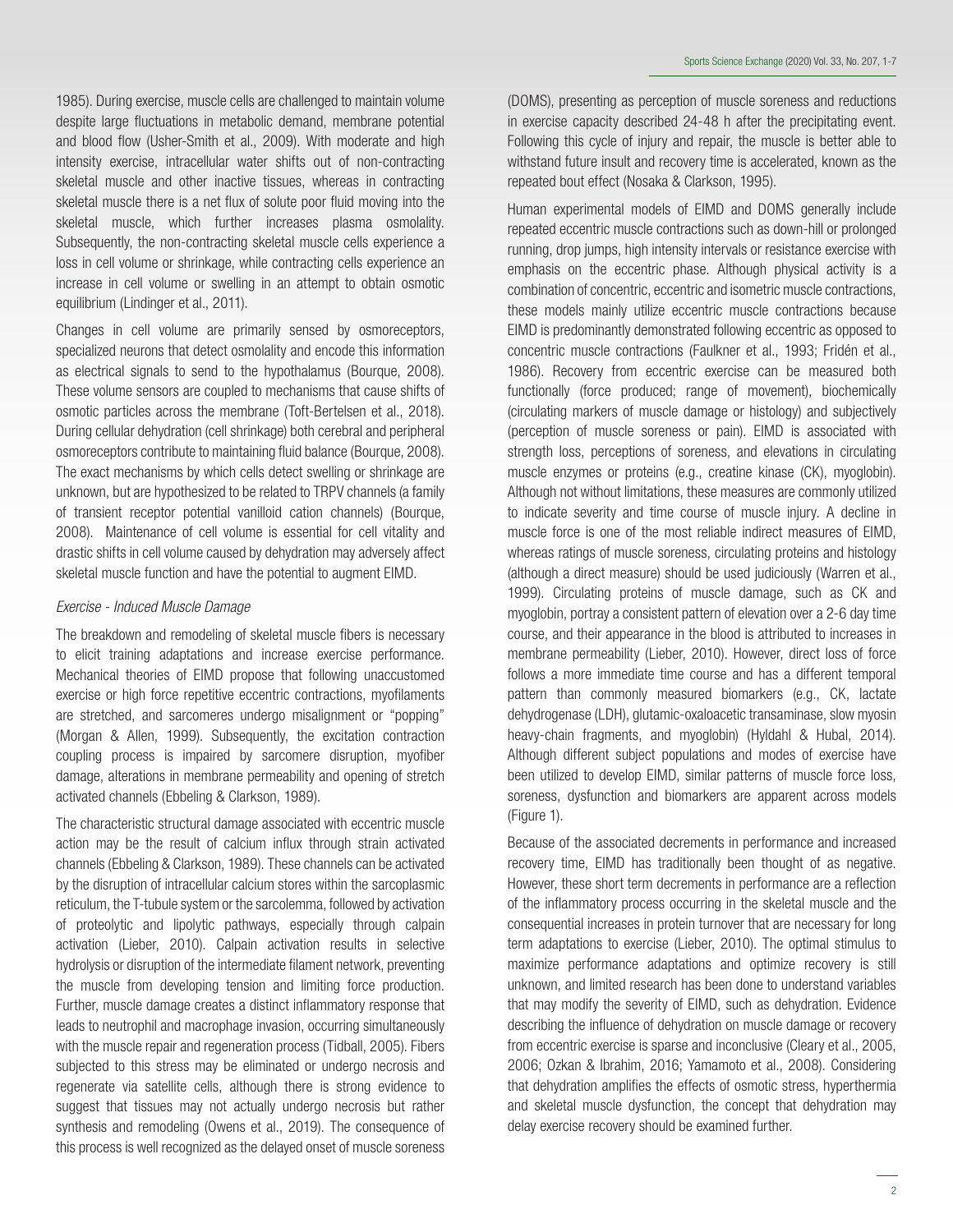

Figure 1: Characteristic time course and recovery pattern of (A) strength loss (muscle maximal isometric strength loss as a percent of pre-exercise values), (B) soreness (visual analogue scale on 50 mm line), (C) plasma creatine kinase activity (IU/L), and (D) plasma myoglobin activity (ng/ml) following two bouts of exercise separated by four weeks recovery. (Reproduced from Hirose et al., 2004; Hubal et al., 2008; Hyldahl & Hubal, 2014).

## MECHANISMS FOR INCREASED SKELETAL MUSCLE DAMAGE WITH DEHYDRATION

## Background: Performance & Recovery

The role of dehydration in exercise performance has been extensively studied under a variety of environmental and physiological conditions. Fluid restriction during exercise hinders acute exercise performance, particularly in endurance exercise trials (Cheuvront & Kenefick, 2014). Proposed mechanisms for detriments in endurance performance are associated with reduction in plasma volume, cardiac filling, and stroke volume (Cheuvront & Kenefick, 2014). These adjustments culminate in reduced blood flow to the contracting muscle which alters muscle metabolism and impedes thermoregulation, especially in hot environments. Theoretically, these same adjustments could intensify EIMD and prolong recovery from a bout of exercise.

Although the precise role of acute dehydration on EIMD is unclear, rehydration plays an important role in recovery from exercise. Rehydration has been demonstrated to improve subsequent exercise performance and is especially important following prolonged exercise durations in hot and humid conditions (McCartney et al., 2017). This suggests that proper hydration during the exercise bout may also play a critical role in recovery. Proper hydration may help negate potential processes that can influence EIMD such as the independent and combined effects of osmotic stress, muscle fiber swelling and hyperthermia.

## *Osmotic Stress*

Osmotic stress can be thought of as physiologic dysfunction that is caused by a sudden change in the solute concentration around a cell. During exercise and heat stress skeletal muscle fibers are exposed to multiple fluid shifts both intracellularly and extracellularly that can result in osmotic stress. At the whole-body level, gross dehydration decreases perfusion pressure to the skeletal muscle, reducing blood flow and placing the muscle at risk for ischemia related damage (González-Alonso et al., 1998).

At the cellular level, active skeletal muscle cells undergo acute transient changes in cell volume (swelling followed by shrinkage) signaling reactive oxygen species (ROS) (Laitano et al., 2012). These successive changes across cells may compromise skeletal muscle function, potentially through the regulation of fluid shifts across cells. This signal is likely to be exaggerated when dehydration is concurrent with repeated eccentric muscle contraction and has the potential to increase muscle damage or prolong recovery. Dehydration can alter the redox balance through the effects of ischemia reperfusion on active skeletal muscle blood flow (Laitano et al., 2012). At higher levels of dehydration (4-5% body mass loss), increased blood viscosity augments ROS production through increases in vascular shear stress and red blood cell rigidity (Ahmadizad et al., 2006; Senay & Pivarnik, 1985). Increased ROS generation in skeletal muscle may injure the sarcolemma, cytoskeleton and DNA, as well as lead to the suboptimal alignment of skeletal muscle contractile units, hindering muscle contraction (Steinbacher & Eckl, 2015) (Figure 2). Importantly, ROS production is necessary for adaptation to stressors such as exercise, hyperthermia and dehydration, emphasizing that ROS production should not be avoided completely (King et al., 2016).

#### *Muscle Fiber Swelling*

Both hyperthermia and exercise can result in evaporative whole-body water loss as well as muscle fiber swelling. During fatiguing exercise contractions, changes in osmotic pressure provide the driving force for muscle swelling, with documented increases in muscle fiber size of up to 35% that may remain for up to an hour following exercise (Usher-Smith et al., 2009). Further, muscle biopsy studies have demonstrated increases in muscle intracellular water content (15%) and cellular volume (15-20%) following maximal exercise (Sjogaard, 1983; Sjogaard et al., 1985). Muscle fiber swelling is caused by elevations in solute content during exercise, where the splitting of phosphocreatine, elevations in lactate and  $H^*$ , as well as shifts in ion gradients contribute (Hoffmann et al., 2009) (Figure 3). Eccentric muscle contractions appear to cause the greatest amount of fiber swelling, likely a direct result of dysfunctional membrane pumps that lead to decreased sodium extrusion and subsequent swelling of muscle fibers (Fridén et al., 1988). Often overlooked, muscle fiber swelling may be attributed to contraction induced increases in metabolic water production, as water is produced with each gram of carbohydrate (0.6 mL of water) or fat (1.1 mL of water) oxidized (Maughan et al., 2007).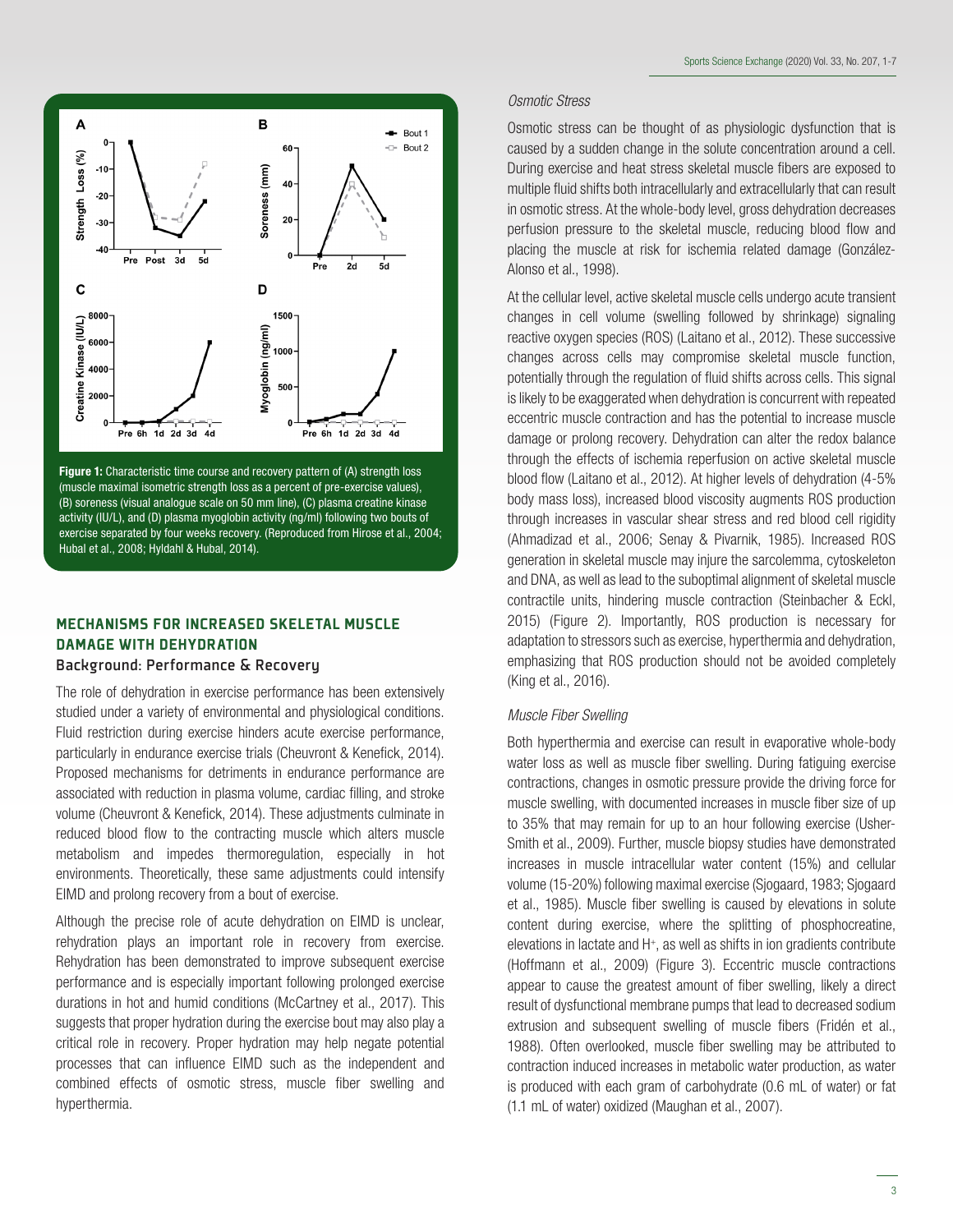

Figure 2: Potential mechanisms for increased skeletal muscle damage with dehydration. BF, blood flow; ROS, reactive oxygen species; RBC, red blood cell.

Additionally, cell culture models demonstrate that hyperthermia independently causes swelling of a variety of cells (Gervais et al., 2003). This cell swelling is associated with reversible increases in the gap between the membranes of the T-tubules and sarcoplasmic reticulum. In the sarcolemma, calcium homeostasis is altered by increases in cation permeability, which allows extracellular calcium influx into skeletal muscle fibers, potentially increasing the immune response and impairing glycogenolysis (Clarkson & Hubal, 2002). Skeletal muscle is particularly susceptible to cell disruption because it relies on intracellular solutes for excitation contraction coupling (i.e., calcium) (Usher-Smith et al., 2009).

Susceptibility to dehydration and EIMD also appears to be muscle fiber dependent. Dehydration may primarily affect fast twitch fibers (Farhat et al., 2018) which are also preferentially damaged by eccentric exercise, (Vijayan et al., 2001) potentially creating an additive effect on muscle damage. However, other research suggests a protective effect of hyperthermic hyperosmolality (simulated dehydration) on sarcolemmal injury, which was also specific to fiber type (Laitano et al., 2018). Because these studies were performed in rodent models, it remains to be determined if these same responses would hold true in humans.

Importantly, a small amount of swelling may enhance skeletal muscle contractile function, whereas severe swelling, such as that seen in osmotic shock, has the potential to detach the transverse tubules from the surface membrane (Usher-Smith et al., 2009). Smaller perturbations in cell volume can also alter muscle cell structure and function by affecting the architecture of the cell, organelles and cell membrane (Usher-Smith et al., 2009). Cell volume is also an important factor in the regulation of protein turnover by signaling protein synthesis during cell swelling and protein degradation during cell shrinkage (Haussinger et al., 1993).

### Influence of Hyperthermia

Independent of hydration status, rodent models suggest hyperthermia has a strong influence on the skeletal muscle damage profile and may increase susceptibility to stretch-induced damage (Hill, 1972; Oliver et al., 2008). Muscle temperatures have been shown to reach  $> 40^{\circ}$ C (104°F) during intense exercise (Morris et al., 2005) which can increase passive tension. Increased passive tension places the muscle at a heightened risk for sarcomere damage with greater detriments in strength loss, pain, muscle tenderness, and CK activity (McHugh et al., 1999). Further, hyperthermia itself has been demonstrated to cause a variety of alterations in the skeletal muscle such as cross bridge misalignment, disruptions in muscle lattice structure, calcium release dysfunction, sarcolemma injury and electrolyte redistribution that increases extracellular osmolality and muscle tension (Hargreaves & Febbraio, 1998). A secondary mechanism of injury through proteases and phospholipases may impede calcium mediated calcium release in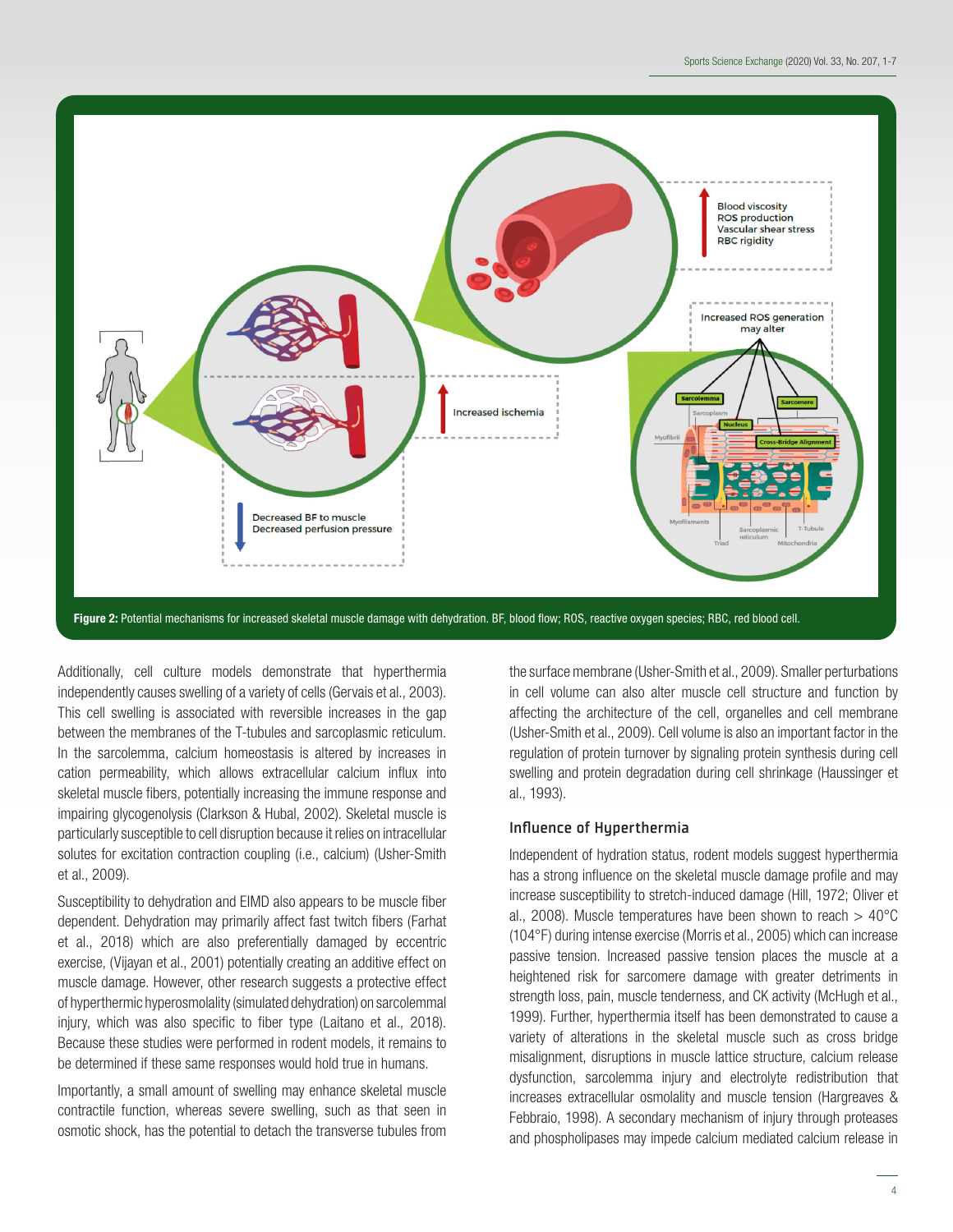the sarcoplasmic reticulum further challenging muscular contraction (Owens et al., 2019).

Interestingly, when the independent effect of hyperthermia was isolated via short wave diathermy, heat did not alter functional impairments of the muscle or affect the biomarker profile following eccentric exercise (Castellani et al., 2016). Hillman et al. (2011) isolated the independent effects of environmental heat stress and dehydration on oxidative stress, concluding that exercise-induced dehydration may increase oxidative stress, whereas euhydration is protective of this effect regardless of environmental conditions. There were no independent effects of environmental heat stress besides the expected elevations in heart rate and Tc.



skeletal muscle contraction. ROS, reactive oxygen species.

## CAN DEHYDRATION INCREASE MUSCLE DAMAGE AND PROLONG RECOVERY?

Understanding elements that are critical to exercise recovery are not only important for athletes and the practitioners that support them, but also for the general population. Although there are plausible mechanisms by which dehydration may augment the extent of EIMD and therefore prolong recovery, current research results are limited and mixed.

. the euhydrated groups (Ozkan & Ibrahim, 2016). Although these studies When muscle damage was induced via fatiguing resistance exercise (squats), preceded by exercise heat stress and water deprivation, blood biomarker elevations in lactate, CK and myoglobin were similar between dehydrated and euhydrated groups up to 48 h post exercise (Yamamoto et al., 2008). Contrastingly, following multiple bouts of Alpine skiing, CK, myoglobin and cortisol were all significantly elevated when fluid was not replaced during the activity (Seifert et al., 2005). Similar findings were demonstrated when wrestlers utilized a variety of unstandardized dehydration induction methods 1-7 days prior to competition. Dehydrated wrestlers (according to pre-competition plasma osmolarity) displayed higher levels of blood biomarkers (aspartate aminotransferase, blood urea nitrogen, LDH and CK) than

were able to measure blood biomarkers of dehydration and muscle damage, they lacked functional indicators of muscle damage, such as force output or perceptions of muscle soreness.

As discussed above, hyperthermia is known to exacerbate muscle damage, therefore it is important to consider the confounding impact of Tc when interpreting the effects of dehydration on EIMD and DOMS. One key study from Cleary et al. (2005) demonstrated that symptoms of DOMS (pain and tenderness) were exacerbated when dehydration was induced through fluid restriction and environmental heat stress prior to downhill running in thermoneutral conditions. However, a followon study found no impact on DOMS when the Tc of the subjects returned to "pre-exercise or normothermic levels" prior to the initiation of downhill running (Cleary et al., 2006). Similarly, Greiwe et al. (1998) demonstrated that when subjects rested following passive heat stress (~ 4% reduction in body mass) before performing a series of strength measures, dehydration had no influence on serum myoglobin or potassium concentrations, peak torque or time to fatigue. However, the experimental design of these studies did not truly isolate the effects of hyperthermia or dehydration.

## CONCLUSIONS AND CONSIDERATIONS

Overall, there are plausible mechanisms by which dehydration during strenuous exercise may augment the extent of EIMD and therefore prolong recovery. However, studies that examined the effect of hydration status on muscle damage or recovery provide mixed results and are limited by experimental design or methodological issues. Investigators have attempted to isolate the independent effects of dehydration from both environmental heat stress and exercise hyperthermia with varying degrees of success. The independent effects of exercise may cloud interpretation of results as it causes increased heat production, fluid shifts and ROS production making isolation of these variable challenging in human models. Although rodent studies are relevant models to answer these questions, the findings may lack translation to humans. Even though current human studies present methodological issues, it is possible that dehydration increases the severity of muscle damage and prolongs recovery, especially in combination with hyperthermia.

## What Do We Know?

- Dehydration can negatively affect acute endurance exercise performance, while rehydration has been shown to improve subsequent exercise bouts.
- Some of the physiological perturbations that are responsible for decrements in performance during dehydration such as reduced blood flow to the contracting muscle, alterations in muscle metabolism and impediments in thermoregulation may also contribute to EIMD.
- EIMD is caused by repetitive eccentric muscle contraction resulting in loss of skeletal muscle function and DOMS.
- Independent of dehydration, hyperthermia causes alterations in the skeletal muscle that may increase susceptibility to EIMD.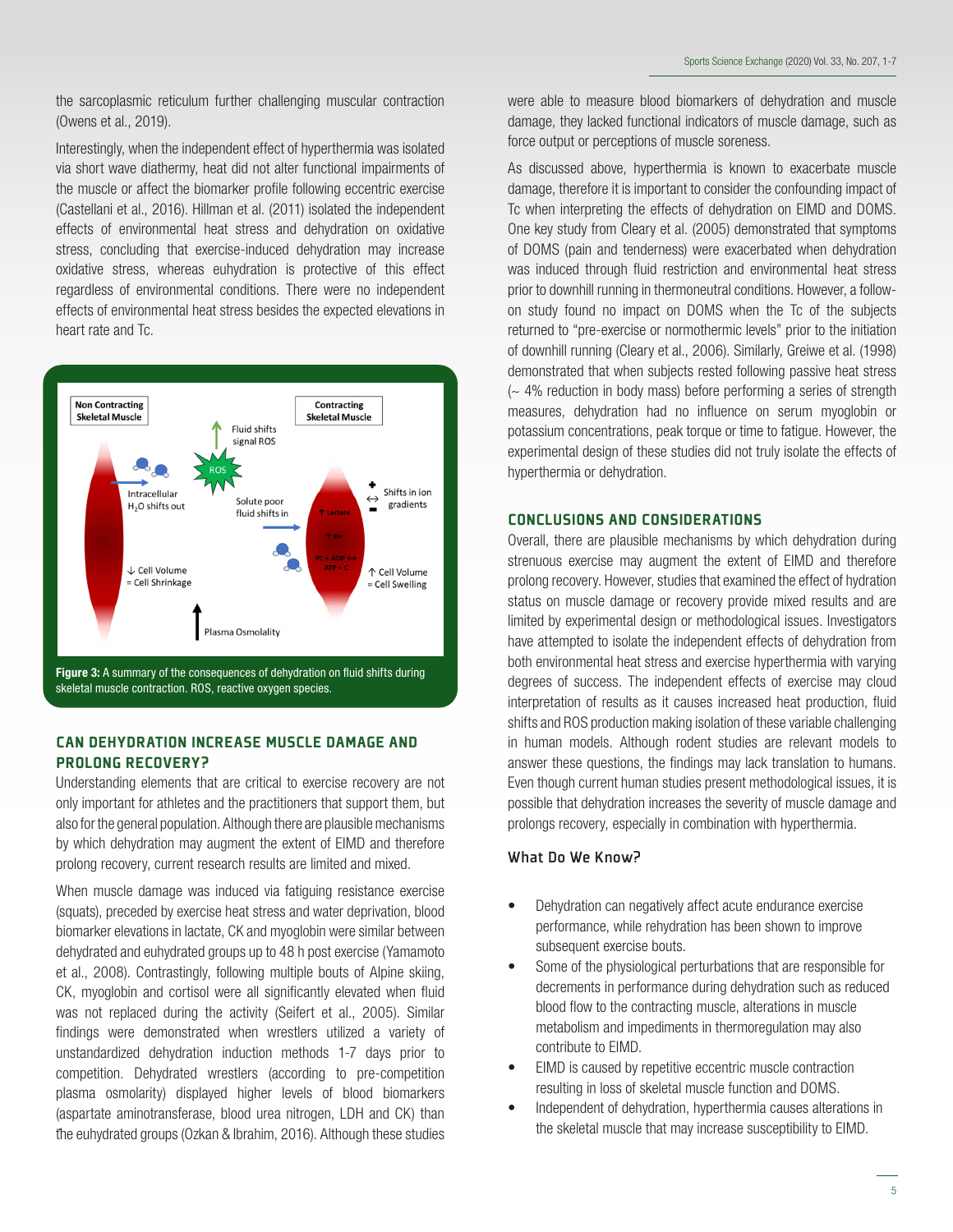## What More Do We Need to Know?

- The independent effect of dehydration on EIMD is unknown. Well controlled human exercise trials with consistent methodology must be completed before conclusive recommendations can be made.
- While EIMD is primarily the consequence of eccentric skeletal muscle contractions, the effect of hydration status on other types of isolated skeletal muscle contractions (concentric, isometric) is unknown.
- Crucial elements of experimental design that must be standardized in future studies include: the mode of dehydration and EIMD induction; the length of time between dehydration induction, EIMD and subsequent measurements, and the time points at which blood samples are drawn following the intervention; and the need for human skeletal muscle sampling.
- How dehydration modifies EIMD and to what extent, is unknown. However, potential mechanisms may stem from the effects of osmotic stress, hyperthermia and muscle fiber swelling.
- The level of dehydration that is necessary to influence EIMD and prolong recovery has yet to be determined.
- Studies suggest that hydration status is an important variable that should be considered when attempting to minimize EIMD and maximize recovery, although more research needs to be performed.

## ACKNOWLEDGEMENTS

The authors would like to thank Dr. Orlando Laitano and Dr. Rebecca Randell for their assistance in review and preparation of the manuscript.

Michelle King and Lindsay Baker are employed by the Gatorade Sports Science Institute, a division of PepsiCo, Inc. The views expressed are those of the authors and do not necessarily reflect the position or policy of PepsiCo, Inc.

#### **REFERENCES**

Ahmadizad, S., M.S. El-Sayed. and D.P. MacLaren (2006). Effects of water intake on the responses of haemorheological variables to resistance exercis. Clin. Hemorheol. Microcirc. 35:317-327.

- Bourque, C.W. (2008). Central mechanisms of osmosensation and systemic osmoregulation. Nat. Rev. Neurosci. 9:519-531.
- Castellani, J., E.J. Zambraski, M. . Sawka, and M.L. Urso (2016). Does high muscle temperature accentuate skeletal muscle injury from eccentric exercise? Physiol. Rep. 4:e12777.
- Cheuvront, S.N., and R.W. Kenefick (2014). Dehydration: physiology, assessment, and performance effects. Compr. Physiol. 4:257-285.
- Clarkson, P.M., and M.J. Hubal (2002). Exercise-induced muscle damage in humans. Am. J. Phys. Med. Rehabil. 81(Suppl):S52-S69.
- Cleary, M.A., L.A. Sweeney, Z.V. Kendrick, and M.R. Sitler (2005). Dehydration and symptoms of delayed-onset muscle soreness in hyperthermic males. J. Athl. Train. 40:288-297.
- Cleary, M.A., M.R. Sitler, and Z.V. Kendrick (2006). Dehydration and symptoms of delayed-onset muscle soreness in normothermic men. J. Athl. Train. 41:36-45.
- Costill, D.L., R. Coté, and W. Fink (1976). Muscle water and electrolytes following varied levels of dehydration in man. J. Appl. Physiol. 40:6-11.
- Ebbeling, C B., and P.M. Clarkson (1989). Exercise-induced muscle damage and adaptation. Sports Med. 7:207-234.
- Farhat, F., J.F. Grosset, and F. Canon (2018). Water deprivation decreases strength in fast twitch muscle in contrast to slow twitch muscle in rat. Acta Physiol. 224:e13072.
- Faulkner, J.A., S.V. Brooks, and J.A. Opiteck (1993). Injury to skeletal muscle fibers during contractions: conditions of occurrence and prevention. Phys. Ther. 73:911-921.
- Fridén, J., P.N. Sfakianos, and A.R. Hargens (1986). Muscle soreness and intramuscular fluid pressure: comparison between eccentric and concentric load. J. Appl. Physiol. 61:2175- 2179.
- Fridén, J., P.N. Sfakianos, A.R. Hargens, and W.H. Akeson (1988). Residual muscular swelling after repetitive eccentric contractions. J. Orthop. Res. 6:493-498.
- Gervais, P., I. Martinez de Maranon, C. Evrard, E. Ferret, and S. Moundanga (2003). Cell volume changes during rapid temperature shifts. J. Biotechnol. 102:269-279.
- González-Alonso, J., J.A. Calbet, and B. Nielsen (1998). Muscle blood flow is reduced with dehydration during prolonged exercise in humans. J. Physiol. 513:895-905.

Greiwe, J.S., K.S. Staffey, D.R. Melrose, M.D. Narve, and R.G. Knowlton (1998). Effects of dehydration on isometric muscular strength and endurance. Med. Sci. Sports . 30:284-288.

- Hargreaves, M., and M. Febbraio (1998). Limits to exercise performance in the heat. Int. J. Sports Med. 19(Suppl 2):S115-S116.
- Haussinger, D., E. Roth, F. Lang, and W. Gerok (1993). Cellular hydration state: an important determinant of protein catabolism in health and disease. Lancet 341:1330-1332.
- Hill, D.K. (1972). Resting tension and the form of the twitch of rat skeletal muscle at low temperature. J. Physiol. 22:161-171.
- Hillman, A.R., R.V. Vince, L. Taylor, L. McNaughton, N. Mitchell, and J. Siegler (2011). Exerciseinduced dehydration with and without environmental heat stress results in increased oxidative stress. Appl. Physiol. Nutr. Metab. 36:698-706.
- Hirose, L., K. Nosaka, M. Newton, A. Laveder, M. Kano, J. Peake, and K. Suzuki (2004). Changes in inflammatory mediators following eccentric exercise of the elbow flexors. Exerc. Immunol. Rev. 10:75-90.
- Hoffmann, E.K., I.H. Lambert, and S.F. Pedersen (2009). Physiology of cell volume regulation in vertebrates. Physiol. Rev. 89:193-277.
- Hubal, M.J., T.C. Chen, P.D. Thompson, and P. M. Clarkson (2008). Inflammatory gene changes associated with the repeated-bout effect. Am. J. Physiol. 294:R1628-R1637.
- Hyldahl, R.D., and M.J. Hubal (2014). Lengthening our perspective: morphological, cellular, and molecular responses to eccentric exercise. Muscle Nerve 49:155-170.
- King, M.A., T.L. Clanton, and O. Laitano (2016). Hyperthermia, dehydration, and osmotic stress: unconventional sources of exercise-induced reactive oxygen species. Am. J. Physiol. 310:R105-R114.
- Kozlowski, S., and B. Saltin (1964). Effect of sweat loss on body fluids. J. Appl. Physiol. 19:1119- 1124.
- Laitano, O., K.K. Kalsi, J. Pearson, M. Lotlikar, A. Reischak-Oliveira, and J. Gonzalez-Alonso (2012). Effects of graded exercise-induced dehydration and rehydration on circulatory markers of oxidative stress across the resting and exercising human leg. Eur. J. Appl. Physiol. 112:1937-1944.
- Laitano, O., L.H. Sheikh, A.J. Mattingly, K.O. Murray, L.F. Ferreira, and T.L. Clanton (2018). Osmolality selectively offsets the impact of hyperthermia on mouse skeletal muscle in vitro. Front. Physiol. 9:1496.
- Lieber, R.L. (2010). Skeletal muscle structure, function, and plasticity: The physiological basis of rehabilitation. Lippincott Williams and Wilkins, Baltimore, Maryland, USA.
- Lindinger, M.I., M. Leung, K.E. Trajcevski, and T.J. Hawke (2011). Volume regulation in mammalian skeletal muscle: the role of sodium-potassium-chloride cotransporters during exposure to hypertonic solutions. J. Physiol. 589:2887-2899.
- Maughan, R.J., S.M. Shirreffs, and J.B. Leiper (2007). Errors in the estimation of hydration status from changes in body mass. J. Sports Sci. 25:797-804.
- McCartney, D., B. Desbrow, and C. Irwin (2017). The effect of fluid intake following dehydration on subsequent athletic and cognitive performance: a systematic review and meta-analysis. Sports Med. Open 3:13.
- McHugh, M.P., D.A. Connolly, R.G. Eston, I.J. Kremenic, S.J. Nicholas, and G.W. Gleim (1999). The role of passive muscle stiffness in symptoms of exercise-induced muscle damage. Am. J. Sports Med. 27:594-599.
- Morgan, D.L., and D.G. Allen (1999). Early events in stretch-induced muscle damage. J. Appl. Physiol. 87:2007-2015.
- Morris, J.G., M.E. Nevill, L.H. Boobis, I.A. Macdonald, and C. Williams (2005). Muscle metabolism, temperature, and function during prolonged, intermittent, high-intensity running in air temperatures of 33 degrees and 17 degrees C. Int. J. Sports Med. 26:805-814.
- Nosaka, K., and P.M. Clarkson (1995). Muscle damage following repeated bouts of high force eccentric exercise. Med. Sci. Sports Exerc. 27:1263-1269.
- Oliver, S.R., V.P. Wright, N. Parinandi, and T.L. Clanton (2008). Thermal tolerance of contractile function in oxidative skeletal muscle: no protection by antioxidants and reduced tolerance with eicosanoid enzyme inhibition. Am. J. Physiol. 295:R1695-R1705.
- Owens, D.J., C. Twist, J.N. Cobley, G. Howatson, and G.L. Close (2019). Exercise-induced muscle damage: What is it, what causes it and what are the nutritional solutions? Eur. J. Sport Sci. 19:71-85.

Ozkan, I., and C.H. Ibrahim (2016). Dehydration, skeletal muscle damage and inflammation before